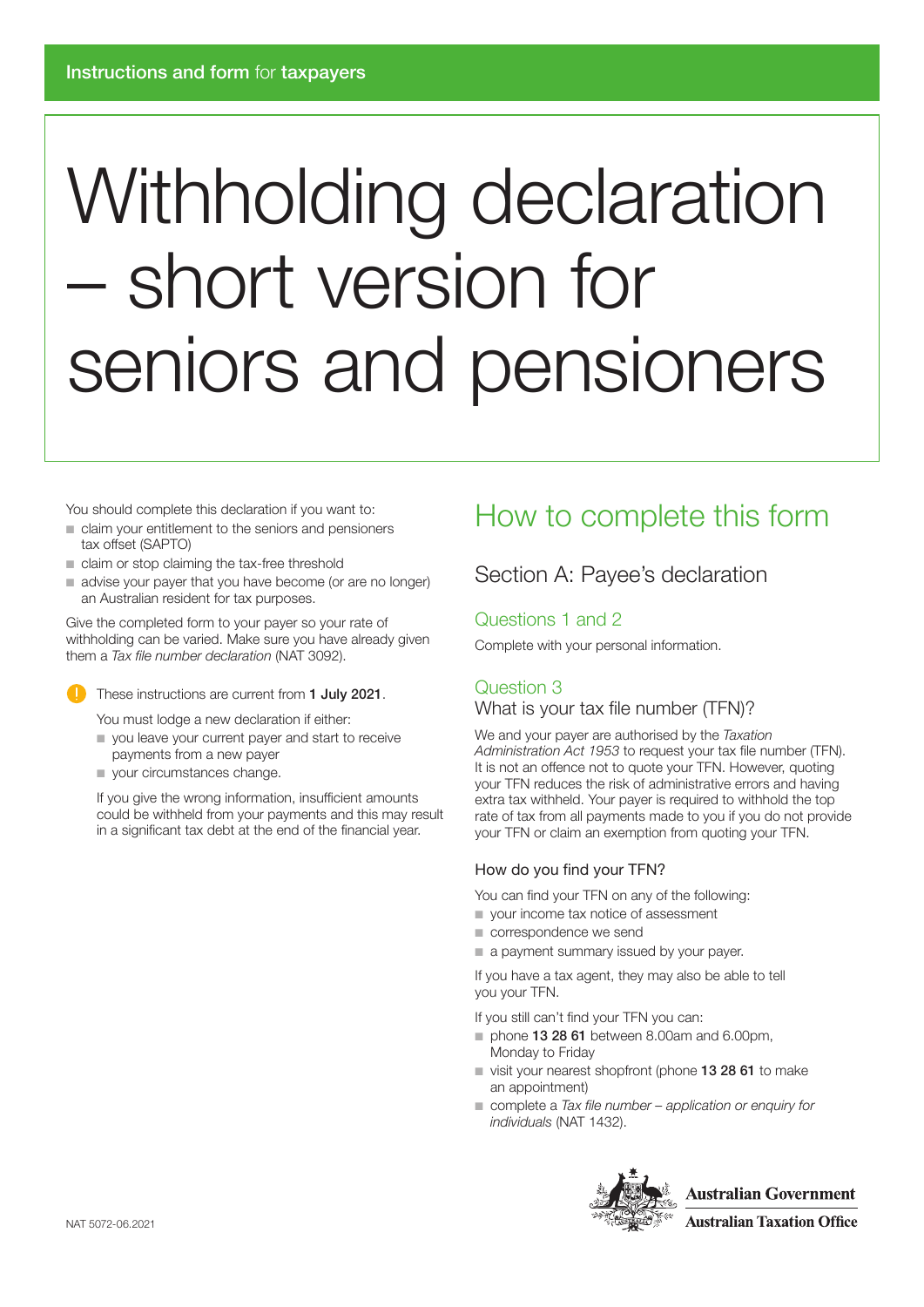If you phone or visit us we need to know we are talking to the correct person before discussing your tax affairs. We will ask you for details only you, or your authorised representative, would know.

Print **X** in the appropriate box if you:

- have lodged a *Tax file number application or enquiry for individuals* (NAT 1432) or made a phone or counter enquiry to obtain your TFN
- are claiming an exemption from quoting a TFN. You are exempt from quoting your TFN if you receive
	- certain Centrelink pensions, benefits or allowances or a service pension from the Department of Veterans' Affairs. However you will need to quote your TFN if you receive Jobseeker Payment from 20 March 2020, Youth, Austudy, Newstart, sickness or parenting allowance
	- benefits from the Military Rehabilitation and Compensation Commission.

### Question 4

### Are you an Australian resident for tax purposes?

Generally, we consider you to be an Australian resident for tax purposes if you:

- have always lived in Australia or you have come to Australia and now live here permanently
- are an overseas student doing a course that takes more than six months to complete
- migrate to Australia and intend to reside here permanently.

If you go overseas temporarily and do not set up a permanent home in another country, you may continue to be treated as an Australian resident for tax purposes.

### **Foreign resident tax rates are different**

A higher rate of tax applies to a foreign resident's taxable income and foreign residents are not entitled to a tax-free threshold nor can they claim tax offsets to reduce withholding.



To check your Australian residency status for tax purposes or for more information, visit [ato.gov.au/residency](http://ato.gov.au/residency)

Answer no to this question if you are not an Australian resident for tax purposes, unless you are in receipt of an Australian government pension or allowance. You must also answer no to question 5.

### Question 5

### Are you claiming or do you want to claim the tax-free threshold from this payer?

The tax-free threshold (\$18,200 at 1 July 2021) is the amount of income you can earn each financial year that is not taxed. By claiming the threshold, you reduce the amount of tax that is withheld from your pay during the year.

Answer **ves** if you want to claim the tax-free threshold, you are an Australian resident for tax purposes and one of the following applies:

- you are not currently claiming the tax-free threshold from another payer
- you are currently claiming the tax-free threshold from another payer and your total income from all sources will be \$18,200 or less.

Answer yes if you are a foreign resident in receipt of an Australian government pension or allowance.

Otherwise answer no.

- If you receive any taxable government payments or allowances such as Jobseeker Payment from 20 March 2020, Newstart, Austudy or Youth Allowance, you are likely to be already claiming the tax-free threshold from that payment.
- For information about claiming the tax-free threshold, or which payer you should claim it from or how to vary your withholding rate, visit [ato.gov.au/taxfreethreshold](http://ato.gov.au/taxfreethreshold)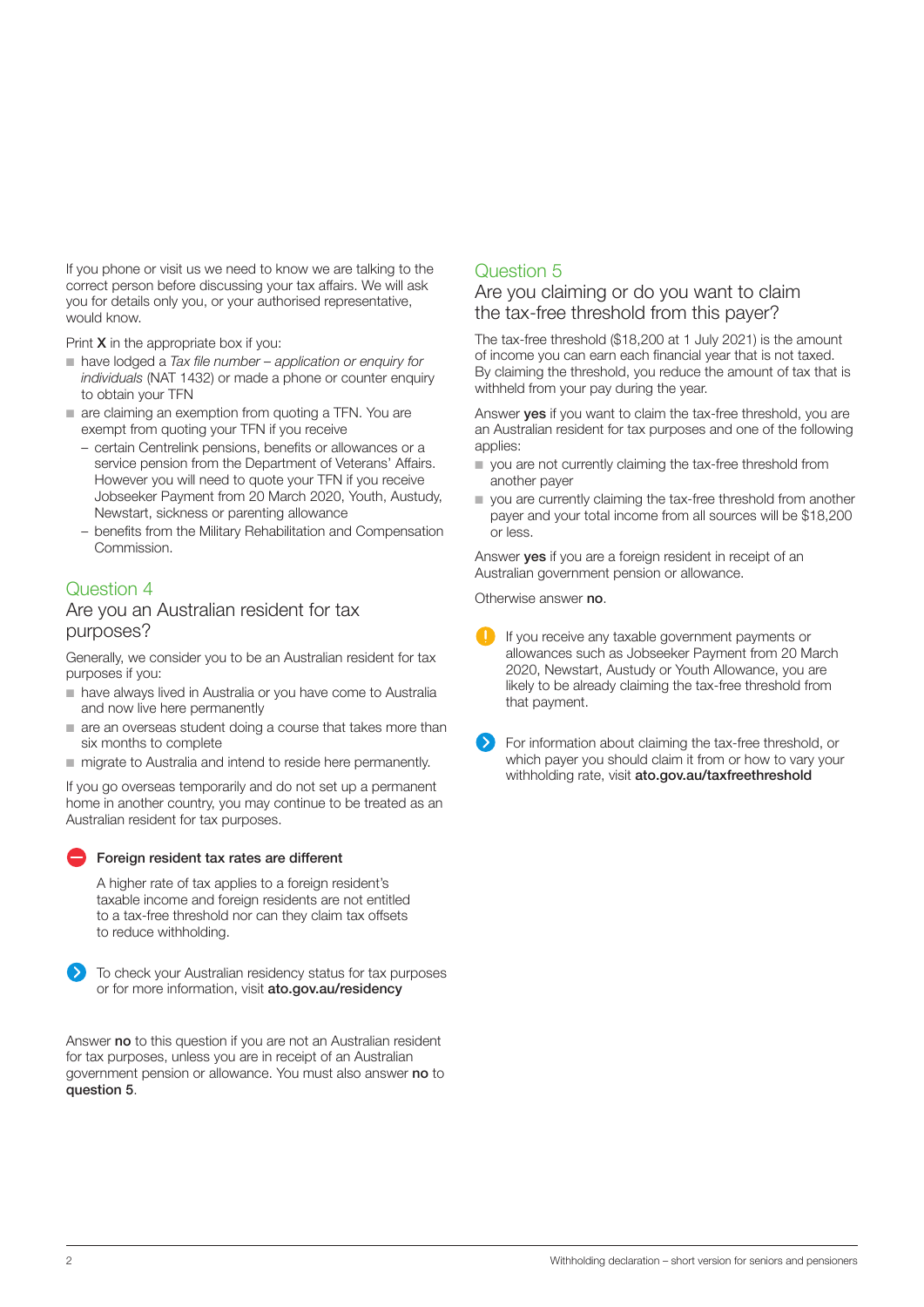### Question 6

Do you want to claim the seniors and pensioners tax offset by reducing the amount withheld from payments made to you?



### Claim the tax offset with only one payer

You are not entitled to claim tax offsets with more than one payer at the same time.

If your income comes from more than one source, do not complete this question for any of your payers. Contact us for more information.

### How your income affects the amount of your tax offset

You must meet the eligibility conditions to receive SAPTO. Your rebate income, not your taxable income, determines the amount of SAPTO, if any, you will receive.

Answer yes if you are eligible and you choose to claim SAPTO by reducing the amount withheld from payments made to you during the year.

**Example 3** For more information about eligibility for SAPTO ■ visit [ato.gov.au/withholdingdecs](http://ato.gov.au/withholdingdecs)

■ phone us on 13 28 61 between 8.00am and 6.00pm, Monday to Friday.

### **Declaration**

Make sure that you have signed and dated the declaration. Give your completed declaration to your payer.

### Section B: Payer's declaration

This section is to be completed by the payer. The following information will help you comply with your pay as you go (PAYG) withholding obligations.

### Payer obligations

If you withhold amounts from payments, or are likely to withhold amounts, your payee may give you this form with section A completed. A *Withholding declaration* applies to payments made after the declaration is provided to you. The information provided on this form is used to determine the amount of tax to be withheld from payments based on the PAYG withholding tax tables we publish. If your payee gives you another declaration, it overrides the previous one.

# More information

# Useful products

You can get the following forms and publications from [ato.gov.au/onlineordering](http://ato.gov.au/onlineordering) or by phoning 1300 720 092:

- *Tax file number declaration* (NAT 3092)
- *Withholding declaration* (NAT 3093)
- *Tax file number application or enquiry for individuals* (NAT 1432).

For more information about income tests for a number of tax offsets and government benefits, refer to *Income tests* on our website at [ato.gov.au](http://ato.gov.au)

### Phone

For personal tax enquiries, phone us on 13 28 61 between 8.00am and 6.00pm, Monday to Friday. You can:

- get help to complete this form
- receive information about
	- claiming the tax-free threshold
	- Australian residency
	- SAPTO.

For PAYG withholding variation enquiries, phone us on 1300 360 221 between 8.00am and 6.00pm, Monday to Friday. If you have income from more than one source, you can also receive information about claiming the tax offset.

## Other services

If you do not speak English well and need help from the ATO, phone the Translating and Interpreting Service on 13 14 50.

If you are deaf, or have a hearing or speech impairment, phone the ATO through the National Relay Service (NRS) on the numbers listed below:

- TTY users, phone 13 36 77 and ask for the ATO number you need
- Speak and Listen (speech-to-speech relay) users, phone 1300 555 727 and ask for the ATO number you need
- internet relay users, connect to the NRS on [relayservice.com.au](http://relayservice.com.au/) and ask for the ATO number you need.

If you would like further information about the NRS, phone 1800 555 660 or email [helpdesk@relayservice.com.au](mailto:helpdesk@relayservice.com.au)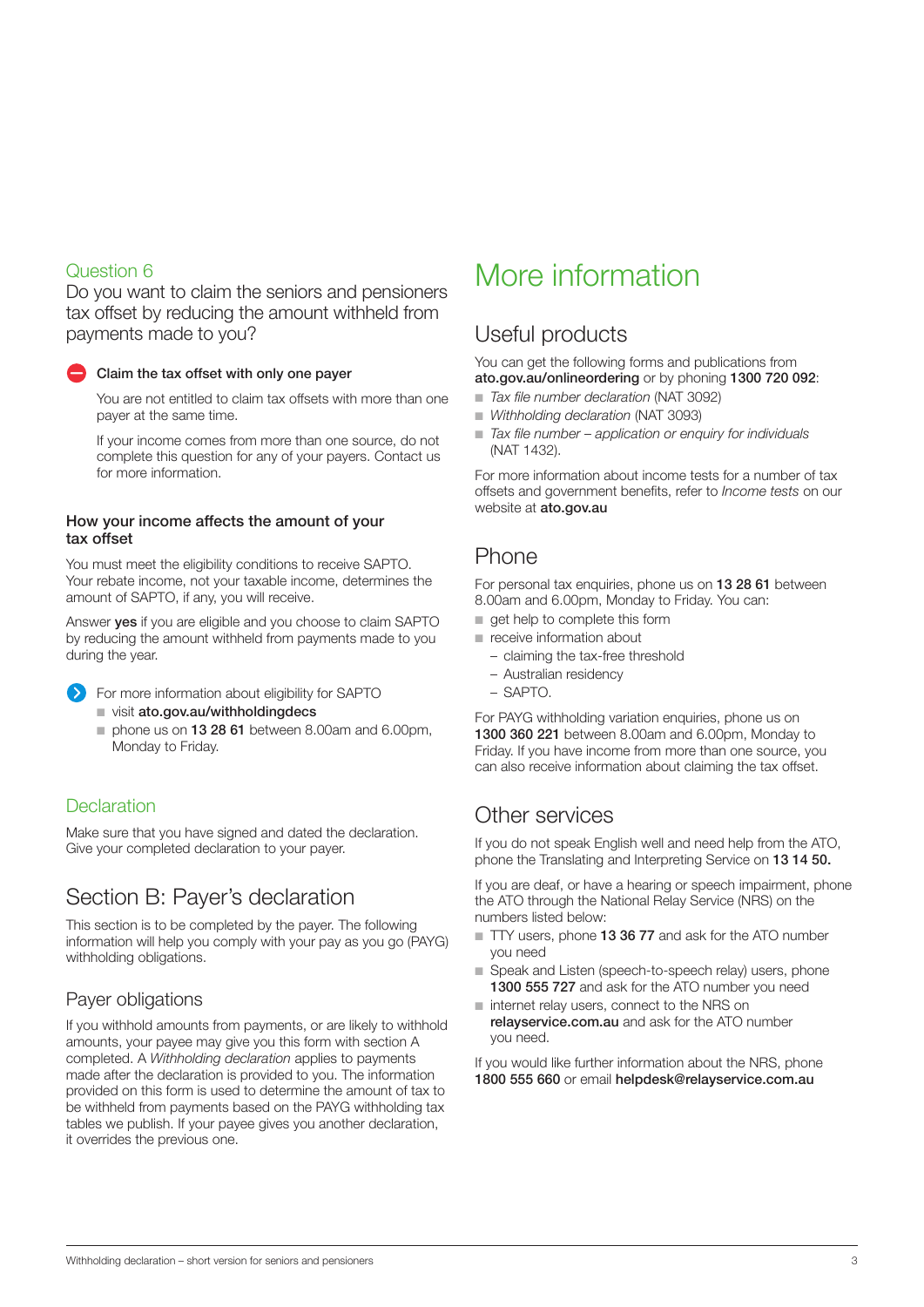### Other agencies

### Department of Human Services

For help working out your eligibility for a social security or Centrelink pension:

- visit [humanservices.gov.au](http://humanservices.gov.au/)
- phone 13 23 00 between 8.30am and 5.00pm, Monday to Friday.

### Department of Veterans' Affairs

If you are a veteran and not sure whether you are eligible for a payment:

■ visit [dva.gov.au](http://dva.gov.au/)

■ phone 13 32 54 between 8.30am and 5.00pm, Monday to Friday.

#### Our commitment to you

We are committed to providing you with accurate, consistent and clear information to help you understand your rights and entitlements and meet your obligations.

If you follow our information in this publication and it turns out to be incorrect, or it is misleading and you make a mistake as a result, we must still apply the law correctly. If that means you owe us money, we must ask you to pay it but we will not charge you a penalty. Also, if you acted reasonably and in good faith we will not charge you interest.

If you make an honest mistake in trying to follow our information in this publication and you owe us money as a result, we will not charge you a penalty. However, we will ask you to pay the money, and we may also charge you interest. If correcting the mistake means we owe you money, we will pay it to you. We will also pay you any interest you are entitled to.

If you feel that this publication does not fully cover your circumstances, or you are unsure how it applies to you, you can seek further assistance from us.

We regularly revise our publications to take account of any changes to the law, so make sure that you have the latest information. If you are unsure, you can check for more recent information on our website at [ato.gov.au](http://ato.gov.au) or contact us.

This publication was current at June 2021.

#### © Australian Taxation Office for the Commonwealth of Australia, 2021

You are free to copy, adapt, modify, transmit and distribute this material as you wish (but not in any way that suggests the ATO or the Commonwealth endorses you or any of your services or products).

#### Published by

Australian Taxation Office Canberra June 2021

DE-35655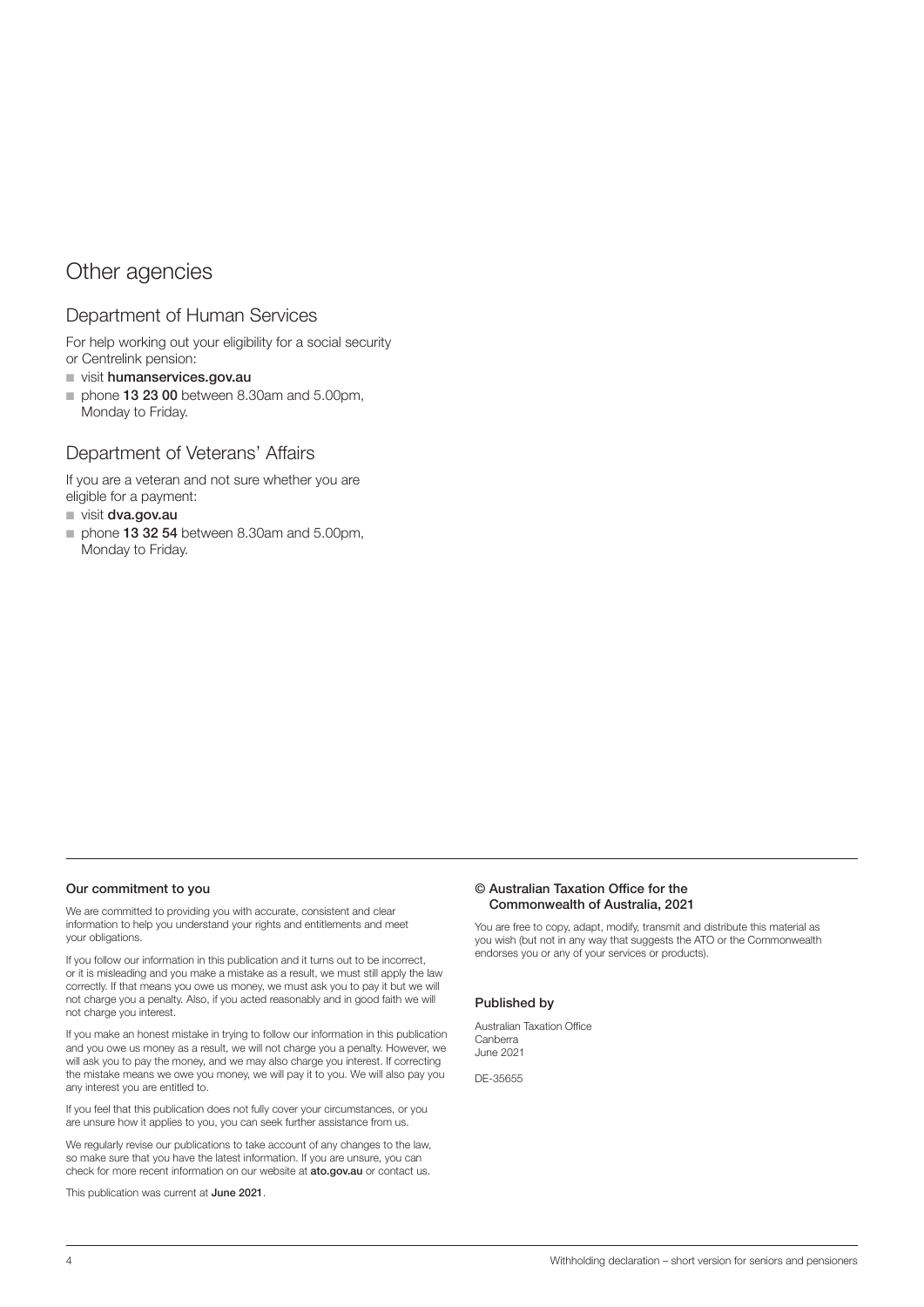

# Withholding declaration form

– short version for seniors and pensioners

Complete this declaration to authorise your payer to adjust the amount of tax withheld from payments made to you.

You must provide, or have previously provided, your payer with a completed *Tax file number declaration* (NAT 3092), quoting your tax file number or claiming an exemption from quoting it, before you can make a *Withholding declaration*.

- $\blacksquare$  Read the Instructions before completing this declaration.
- **n** Print neatly in BLOCK LETTERS.
- Print  $\mathcal{X}$  in the appropriate boxes.

|                | Section A: Payee's declaration                                                                |          | To be completed by payee.<br>D)                                       |  |  |  |  |  |  |  |
|----------------|-----------------------------------------------------------------------------------------------|----------|-----------------------------------------------------------------------|--|--|--|--|--|--|--|
| 1              | What is your name?<br>Title:<br>Mrs<br><b>Miss</b><br>Mr<br>Ms                                | Other    |                                                                       |  |  |  |  |  |  |  |
|                | Family name                                                                                   |          |                                                                       |  |  |  |  |  |  |  |
|                |                                                                                               |          |                                                                       |  |  |  |  |  |  |  |
|                | Given names                                                                                   |          |                                                                       |  |  |  |  |  |  |  |
|                |                                                                                               |          |                                                                       |  |  |  |  |  |  |  |
| $\overline{2}$ | What is your date of birth?                                                                   |          |                                                                       |  |  |  |  |  |  |  |
|                | Day<br>Month<br>Year                                                                          |          |                                                                       |  |  |  |  |  |  |  |
| 3              | What is your tax file number (TFN)?                                                           |          |                                                                       |  |  |  |  |  |  |  |
|                | For information about tax file numbers, see instructions.<br>>)                               |          |                                                                       |  |  |  |  |  |  |  |
|                |                                                                                               |          |                                                                       |  |  |  |  |  |  |  |
|                | If you have not provided your TFN, indicate if any of the following reasons apply:            |          |                                                                       |  |  |  |  |  |  |  |
|                | have lodged a TFN application.<br>I am claiming an exemption because I am a pensioner.        |          |                                                                       |  |  |  |  |  |  |  |
|                |                                                                                               |          |                                                                       |  |  |  |  |  |  |  |
| 4              | Are you an Australian resident for tax purposes?                                              | Yes      | You must answer <b>no</b><br><b>No</b><br>at questions 5.             |  |  |  |  |  |  |  |
| 5              | Are you claiming or do you want to claim<br>the tax-free threshold from this payer?           | Yes      | No                                                                    |  |  |  |  |  |  |  |
| 6              | Do you want to claim the seniors and pensioners<br>tax offset by reducing the amount withheld | Yes      | No                                                                    |  |  |  |  |  |  |  |
|                | from payments made to you?                                                                    | Are you: |                                                                       |  |  |  |  |  |  |  |
|                |                                                                                               | Single   | A member of an<br>A member<br>illness-separated couple<br>of a couple |  |  |  |  |  |  |  |
|                | <b>DECLARATION BY PAYEE</b>                                                                   |          |                                                                       |  |  |  |  |  |  |  |
|                | The tax laws impose heavy penalties for giving false or misleading statements.                |          |                                                                       |  |  |  |  |  |  |  |
|                | I declare that the information I have given on this form is true and correct.                 |          |                                                                       |  |  |  |  |  |  |  |
|                | Signature of payee                                                                            |          |                                                                       |  |  |  |  |  |  |  |
|                |                                                                                               |          |                                                                       |  |  |  |  |  |  |  |
|                |                                                                                               |          | Year<br>Day<br>Month                                                  |  |  |  |  |  |  |  |
|                |                                                                                               |          | Date                                                                  |  |  |  |  |  |  |  |
|                | Drivaov                                                                                       |          |                                                                       |  |  |  |  |  |  |  |

Privacy

For information about your privacy, visit our website at [ato.gov.au/privacy](http://ato.gov.au/privacy)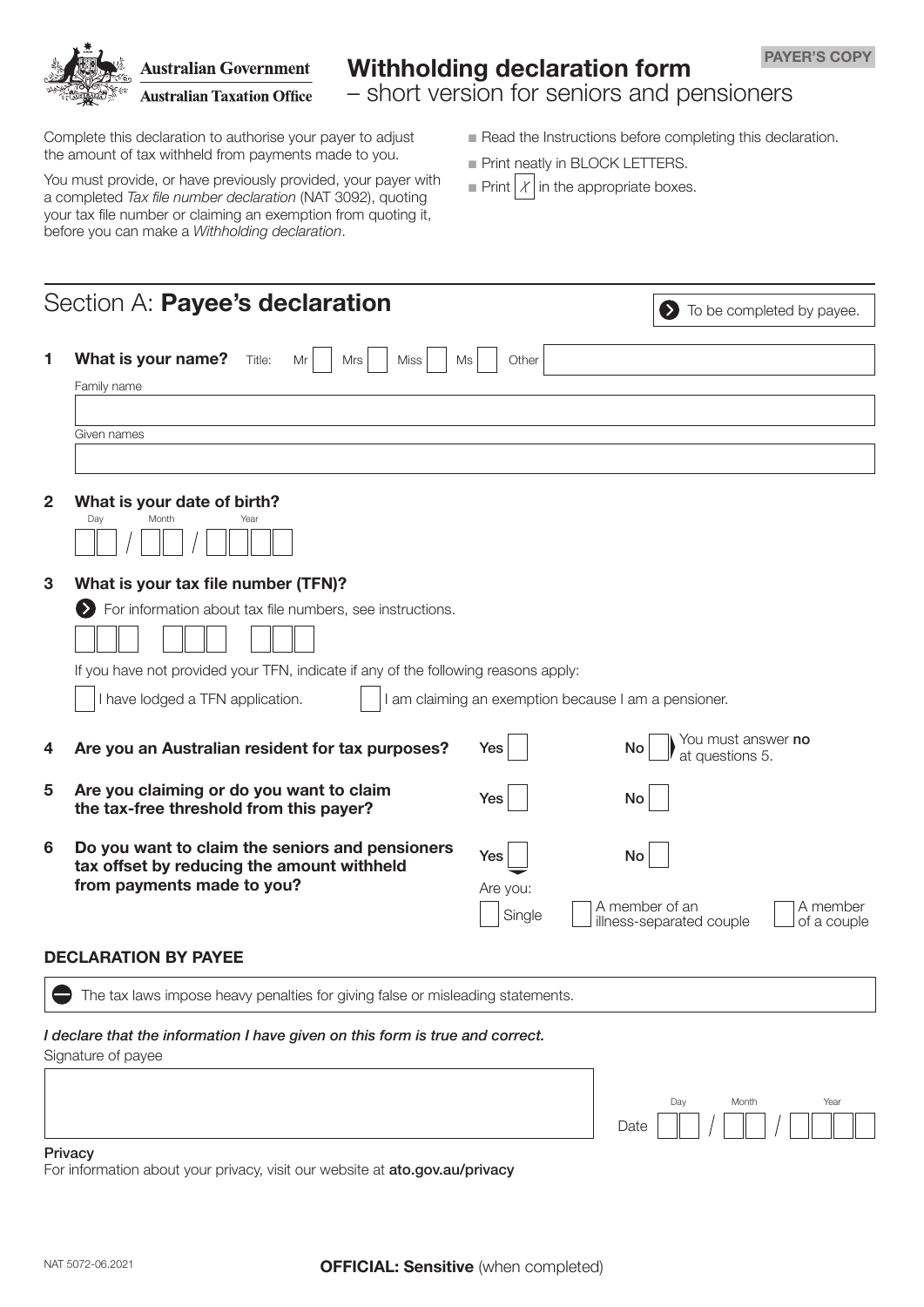# Section B: **Payer's declaration** Section  $\bullet$  To be completed by payer.

### YOUR DETAILS

1 What is your Australian business number (ABN) (or your withholding payer number if you are not in business)?

2 What is your registered business name or trading name (or your individual name if you are not a business)?

 $\bullet$  HOW MUCH SHOULD YOU WITHHOLD?

The payee's answers at questions 4 and 5 will indicate which of the weekly, fortnightly or monthly tax tables you should use as the base rate of withholding.

A yes answer at question 6 will generally require a variation of the rate of withholding specified in the tax tables.

### DECLARATION BY PAYER

The tax laws impose heavy penalties for giving false or misleading statements.

### *I declare that the information I have given on this form is true and correct.*

Signature of payer

Date Day Month

**Privacy** 

For information about your privacy, visit our website at [ato.gov.au/privacy](http://ato.gov.au/privacy)

**Print form | | Save form | | Reset form** 

WRITTEN NOTICE

This declaration will constitute written notice under section 15-15 of schedule 1 to the *Taxation Administration Act 1953* (TAA 1953) of the Commissioner's approval to vary the amount required to be withheld where:

- n the payee has given a completed *Tax file number declaration* to the payer, or they have entered into a voluntary agreement with the payer
- $n$  the payee has notified the payer of the varied rate of withholding in writing on this approved form at section A.

#### STORING AND DISPOSING OF WITHHOLDING DECLARATIONS

The information in the completed *Withholding declaration* form must be treated as sensitive. Once you have completed, signed and dated the declaration, you should file it. Do not send it to us.

Under the TFN guidelines in the *Privacy Act 1988*, you must use secure methods when storing and disposing of TFN information. Under tax laws, if a payee submits a new *Withholding declaration* or leaves your employment, you must still keep this declaration for the current and next financial year.

**D** Do not send this declaration form to us.